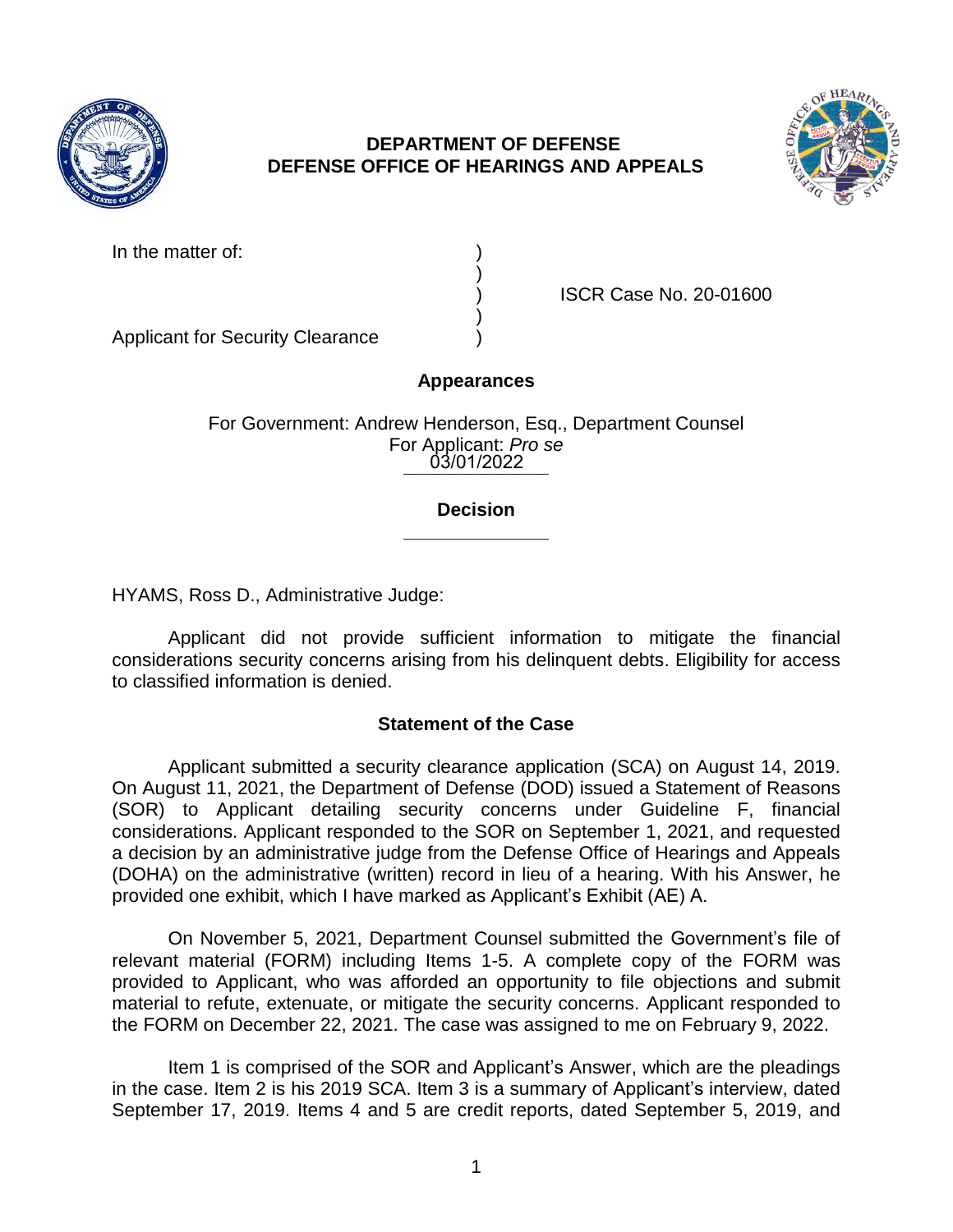November 1, 2021, respectively. In his FORM Response, Applicant objected to Item 3, because it is unauthenticated by a Government witness. This objection is supported by DOD Directive 5220.6, ¶ E.3.1.20. Therefore, Item 3 is not admitted into evidence, and I have not considered it. Items 2, 4, and 5 are admitted into evidence without objection. Applicant's FORM Response and AE A are also admitted without objection.

#### **Findings of Fact**

 In his Answer, Applicant admitted SOR ¶¶ 1.a, 1.b, 1.e – 1.l, 1.n, and 1.o. Applicant denied SOR ¶¶ 1.c, 1.d, and 1.m. He also provided brief narrative explanations for some of the SOR allegations, and a longer narrative statement about his financial problems. In his FORM Response, Applicant provided an additional admissions are incorporated into the findings of fact. After a thorough and careful review narrative statement addressing Department Counsel's arguments. Applicant's of the pleadings and evidence submitted, I make the following additional findings of fact.

 Applicant is 64 years old. He has been employed by a defense contractor since 2009. His work during this timeframe has been in a combat zone. He was employed as a government employee from 2000 – 2006. He served on active duty in the U.S. military applied for a security clearance in 2009. He earned an associate's degree in 1984. He from 1975 until he retired in 1998. He has no reported periods of unemployment. He last has been married since 2015, and has a daughter age 37. (Item 2)

 The SOR alleges 15 delinquent debts, totaling approximately \$83,000. Twelve of the debts are charged off, and three are in a collection. The allegations are established by Applicant's admissions, and the 2019 and 2021 credit reports. Applicant did not provide any documentation of the current status of the SOR debts. (Items 1, 2, 4, 5) The status of the debts follows:

 SOR ¶ 1.a is an auto loan that was charged off in the amount of \$11,840. The that he was a cosigner on the loan for his step son. After a "falling out" with his mother, the step son left the car with Applicant, who then turned it in to the lender before he account was opened in 2015, with a date of last activity in August 2019. Applicant states returned to work overseas. (Items 1, 4, 5)

 SOR ¶ 1.b is a credit card that was charged off in the amount of \$4,411. The account was opened in 2015, and the date of last activity was in January 2018. (Items 1, 4)

 SOR ¶¶ 1.c and 1.d are medical accounts in collection for \$121 and \$107. documentation. The debts are noted on his 2019 credit report, but the creditors are not Applicant claims these debts were paid, but did not provide any supporting identified. (Items 1, 4)

 SOR ¶ 1.e is a loan that was charged off in the amount of \$3,782. The account was opened in 2017, and the date of last activity was in August 2019. Applicant claimed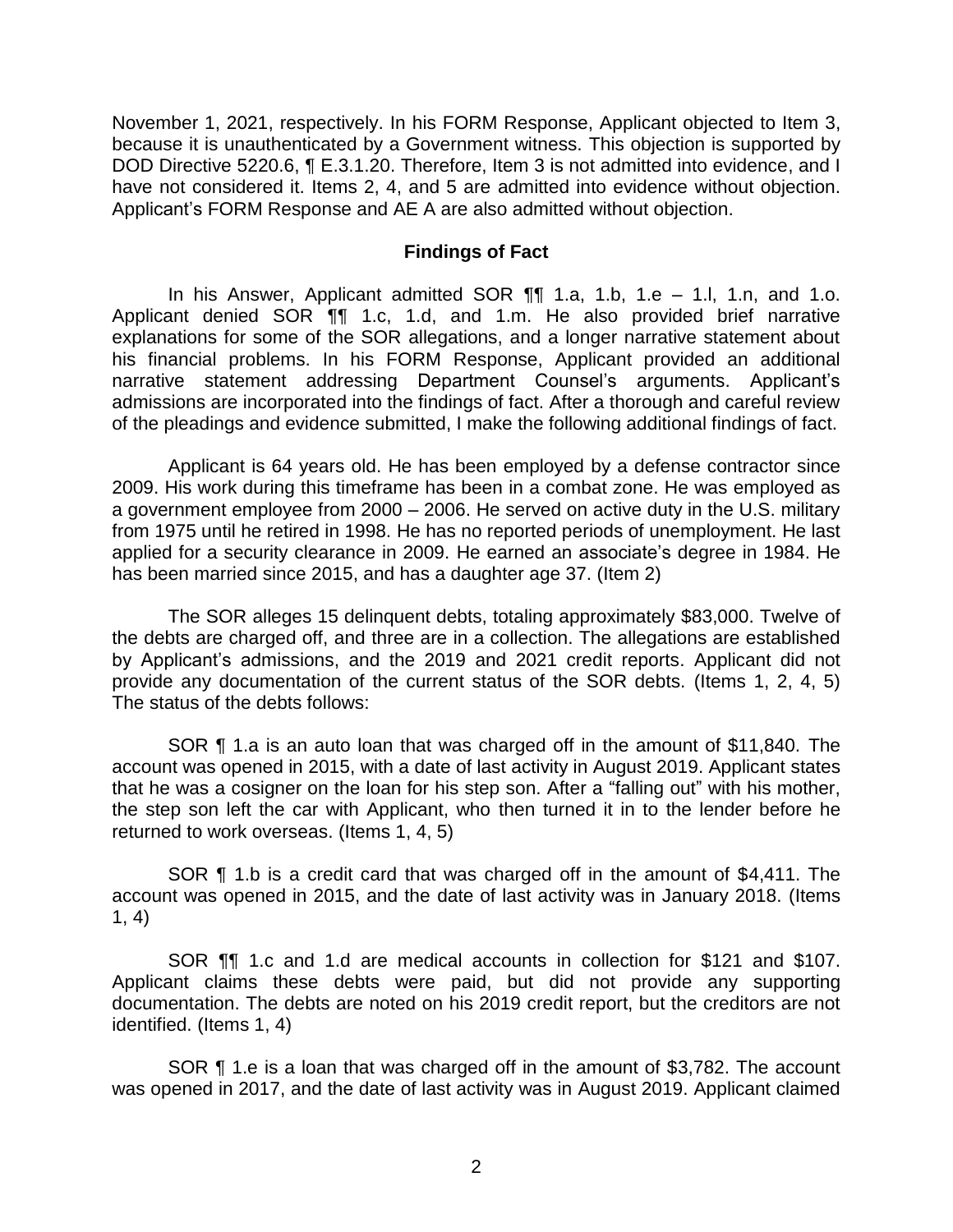that he was working with the credit holder to make payments, but did not provide any supporting documentation. (Items 1, 4)

SOR **[1** 1.f is an insurance account that was placed for collection in the amount of \$276. In his Answer, Applicant claimed that he would pay the debt in the next 30 days, but did not provide any supporting documentation that it had been paid. (Items 1, 4)

 SOR ¶ 1.g is a credit card that was charged off in the amount of \$1,564. The account was opened in 2012, and the date of last activity was August 2019. (Items 4, 5)

 SOR ¶ 1.h is a credit card that was charged off in the amount of \$2,095. The account was opened in 2014, and the date of last activity was December 2016. (Item 4)

 SOR ¶ 1.i is a credit card that was charged off in the amount of \$1,521. The account was opened in 2014, and the date of last activity was February 2017. (Item 4)

 SOR ¶ 1.j is a credit card that was charged off in the amount of \$6,742. The account was opened in 2015, and the date of last activity was January 2017. (Item 4)

 SOR ¶ 1.k is a credit card that was charged off in the amount of \$2,384. The account was opened in 2016, and the date of last activity was February 2017. (Item 4)

 SOR ¶ 1.l is a credit card that was charged off in the amount of \$19,806. The account was opened in 2008, and the date of last activity was August 2019. In his Answer, Applicant claimed that this is the next big item that he will work on as soon as he can make arrangements with the current credit holder. He did not provide any supporting documentation to show that he took any subsequent action. (Items 1, 4, 5)

 SOR ¶ 1.m is an auto loan that was charged off in the amount of \$16,115. The account was opened in 2016, and the date of last activity was September 2019. Applicant claimed the full amount has been paid off, but did not provide any supporting documentation. (Items 1, 4)

 SOR ¶ 1.n is a credit card that was charged off in the amount of \$3,455. The account was opened in 2015, and the date of last activity was March 2017. (Item 4)

SOR ¶ 1.o is a car that was repossessed, and the loan was charged off in the amount of \$8,924. The account as opened in 2015, and the date of last activity was July 2018. Applicant stated in his Answer that he turned the car into the lender because he was deploying to work overseas. He provided no subsequent information of his efforts to address the remaining balance owed. (Items 1, 4)

 Applicant asserted in his Answer and his FORM Response that his financial difficulties were caused by circumstances beyond his control. In 2017, his wife started treatment for a medical condition, which was not covered by insurance. In June 2018, his salary was reduced by \$25,000 when his contract was assumed by a new employer. He also lost \$30,000 in income in 2020 due to the pandemic. (Item 1, FORM Response)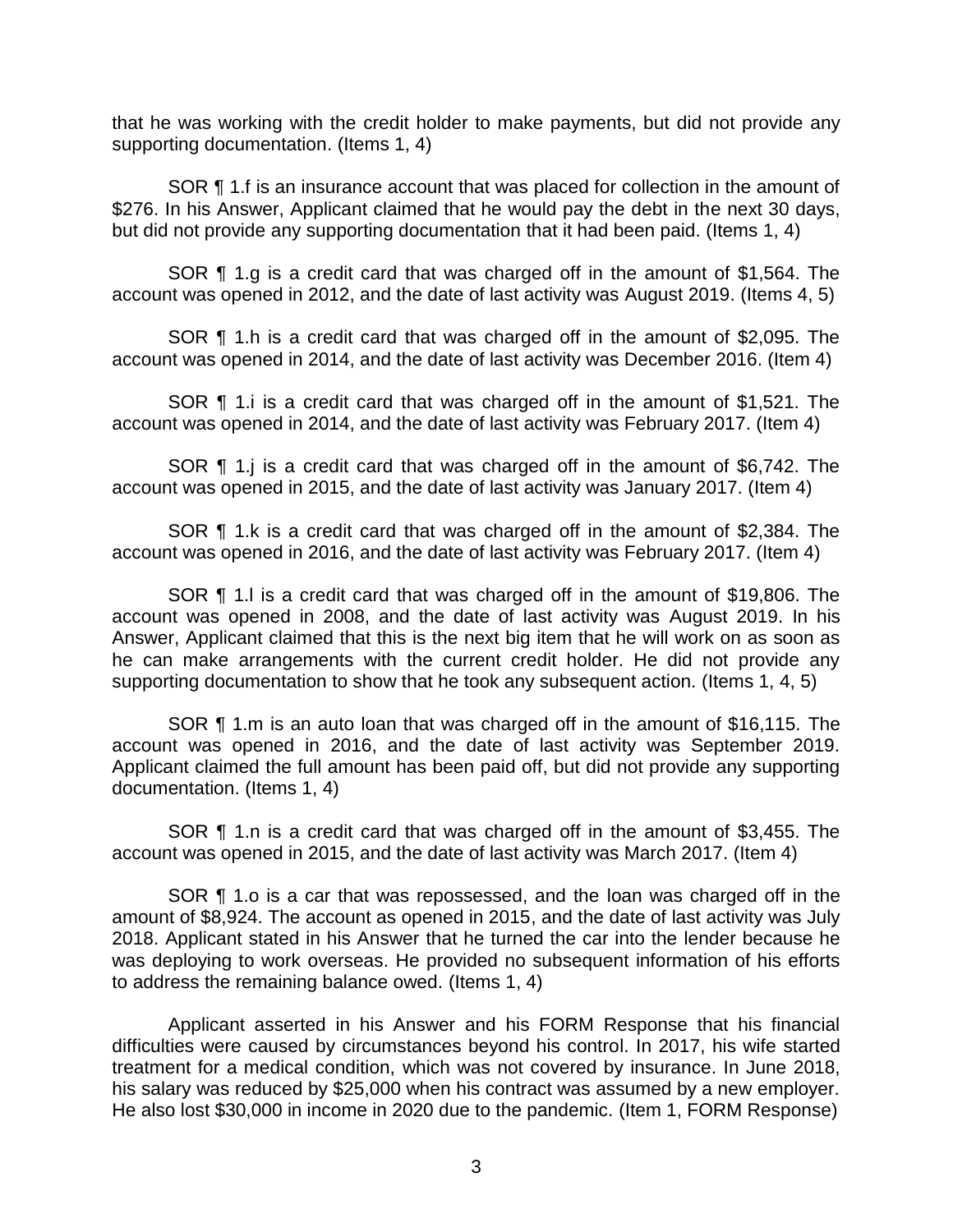Applicant also asserts that his finances were significantly impacted during this period due to erroneous reports to the credit bureaus and to his bank, that he was deceased. He asserts that this occurred both in mid-2017 and again in 2018. Applicant said he was not aware of this at the time. The situation impacted his finances when his military retirement pay and VA disability pay were stopped in 2018, for about four months. His creditors also demanded full payment. He stated that he did not have the money to pay them in full, and they went unpaid while he figured out what to do next. (Item 1, FORM Response)

 Applicant claims he called several debt relief services, and was advised to address his debts one at a time. He stated that once he confirms the identity of each creditor, he plans to address his debts in this manner. He cited his payment of SOR  $\P$  documentation of payments made towards any of his SOR debts, any payment 1.m, as an example, but this payment is not documented. Applicant provided no agreements established, or formal relationships with any debt relief service. (Items 1, 4)

 Applicant stated that his financial problems were an isolated incident. He argued that his debts were not excessive, and but for his loss of income he could have paid his and that he made a choice to pay his wife's medical treatments over his bills. He states that during his many years of government service, he has never considered betraying his country. He argues that his financial situation was beyond his control, and that his debt has been dealt with or is being dealt with. He asserts that the credit reports being used by the government are from 2017 and 2018, when his accounts were frozen. (Item creditors. He claims that these financial problems haven't happened before or since, 1, FORM Response)

 credit reports in the record indicate that the date of last activity for several SOR debts (SOR ¶¶ 1.h, 1.i, 1.j, 1.k, and 1.n, for instance) are from early 2017 – before Applicant's While some of Applicant's debts became delinquent after mid-2018, a review of initial drop in income and before the first erroneous reports of his death. (Items 4, 5)

A review of Applicant's credit reports list only two accounts referencing Applicant as deceased (Items 4, 5, listing SOR ¶ 1.n and the creditor for SOR 1.o, but a different account). Applicant also provided a one-page credit statement from zumper.com indicating that he did not have a credit score because he was deceased. (Items 4, 5, AE A)

 Applicant did not provide any documentation showing that any of his debts have been paid, are being paid, or have been disputed. He also failed to provide documentation concerning his current financial situation, such as his monthly income and expenses, his assets, or whether he follows a budget. He provided no evidence of credit counseling.

#### **Policies**

 *Classified Information within Industry* (February 20, 1960), as amended; DOD Directive This case is adjudicated under Executive Order (EO) 10865, *Safeguarding*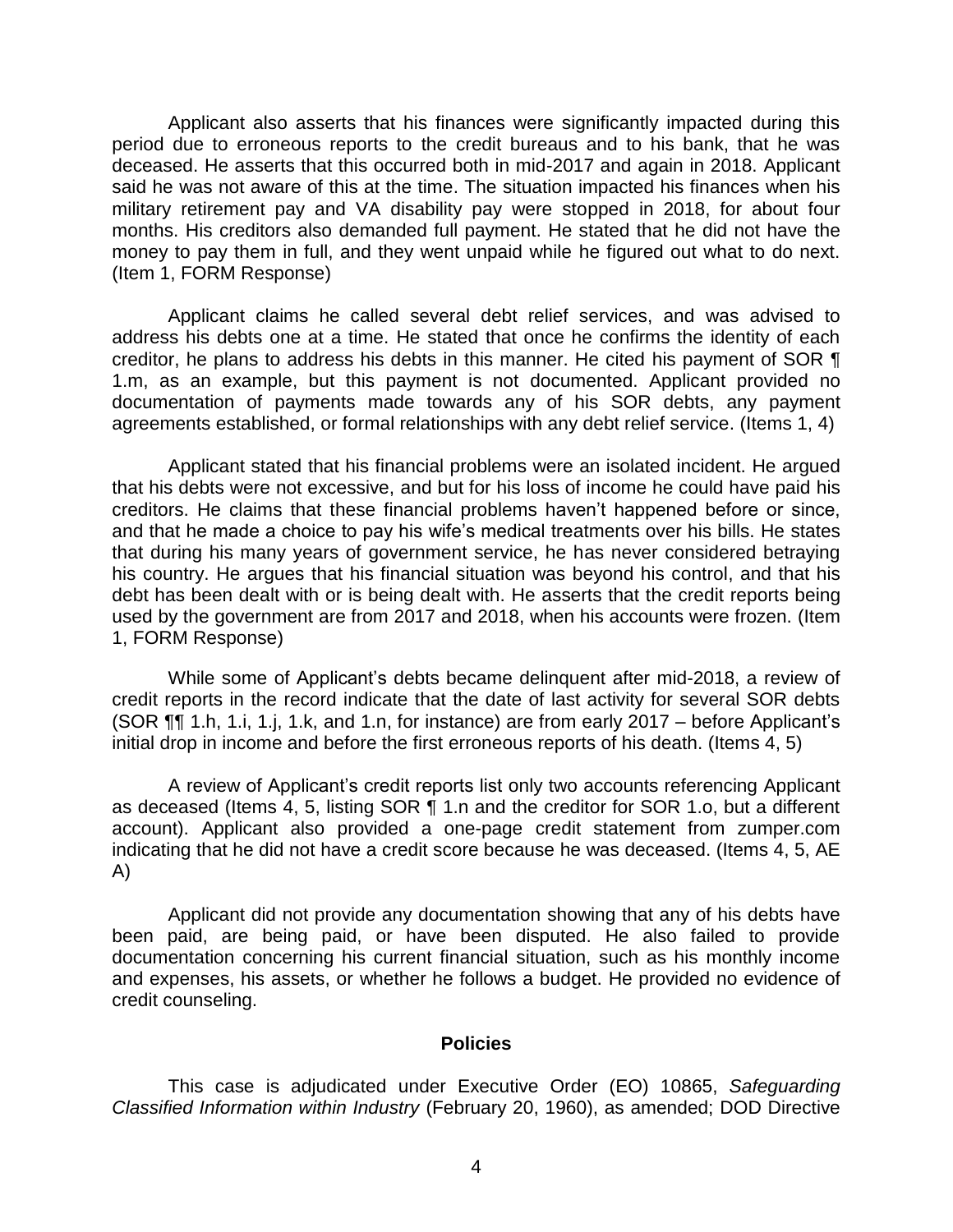5220.6, *Defense Industrial Personnel Security Clearance Review Program* (January 2, 1992), as amended (Directive); and the adjudicative guidelines (AG), which became effective on June 8, 2017.

 When evaluating an applicant's suitability for a security clearance, the administrative judge must consider the adjudicative guidelines. In addition to brief introductory explanations for each guideline, the adjudicative guidelines list potentially disqualifying conditions and mitigating conditions, which are to be used in evaluating an applicant's eligibility for access to classified information.

 These guidelines are not inflexible rules of law. Instead, recognizing the complexities of human behavior, administrative judges apply the guidelines in conjunction with the factors listed in the adjudicative process. The administrative judge's overarching adjudicative goal is a fair, impartial, and commonsense decision. According to AG ¶ 2(c), the entire process is a conscientious scrutiny of a number of variables known as the "whole-person concept." The administrative judge must consider all available, reliable information about the person, past and present, favorable and unfavorable, in making a decision.

The protection of the national security is the paramount consideration. AG  $\P$  2(b) eligibility will be resolved in favor of the national security." requires that "[a]ny doubt concerning personnel being considered for national security

 Under Directive ¶ E3.1.14, the Government must present evidence to establish controverted facts alleged in the SOR. Under Directive ¶ E3.1.15, the applicant is responsible for presenting "witnesses and other evidence to rebut, explain, extenuate, or mitigate facts admitted by the applicant or proven by Department Counsel." The applicant has the ultimate burden of persuasion to obtain a favorable security decision.

 A person who seeks access to classified information enters into a fiduciary relationship with the Government predicated upon trust and confidence. This relationship transcends normal duty hours and endures throughout off-duty hours. The Government reposes a high degree of trust and confidence in individuals to whom it grants access to classified information. Decisions include, by necessity, consideration of the possible risk the applicant may deliberately or inadvertently fail to safeguard classified information. Such decisions entail a certain degree of legally permissible extrapolation of potential, rather than actual, risk of compromise of classified information.

 Section 7 of EO 10865 provides that adverse decisions shall be "in terms of the national interest and shall in no sense be a determination as to the loyalty of the applicant concerned." *See also* EO 12968, Section 3.1(b) (listing multiple prerequisites for access to classified or sensitive information).

## **Analysis**

#### **Guideline F, Financial Considerations**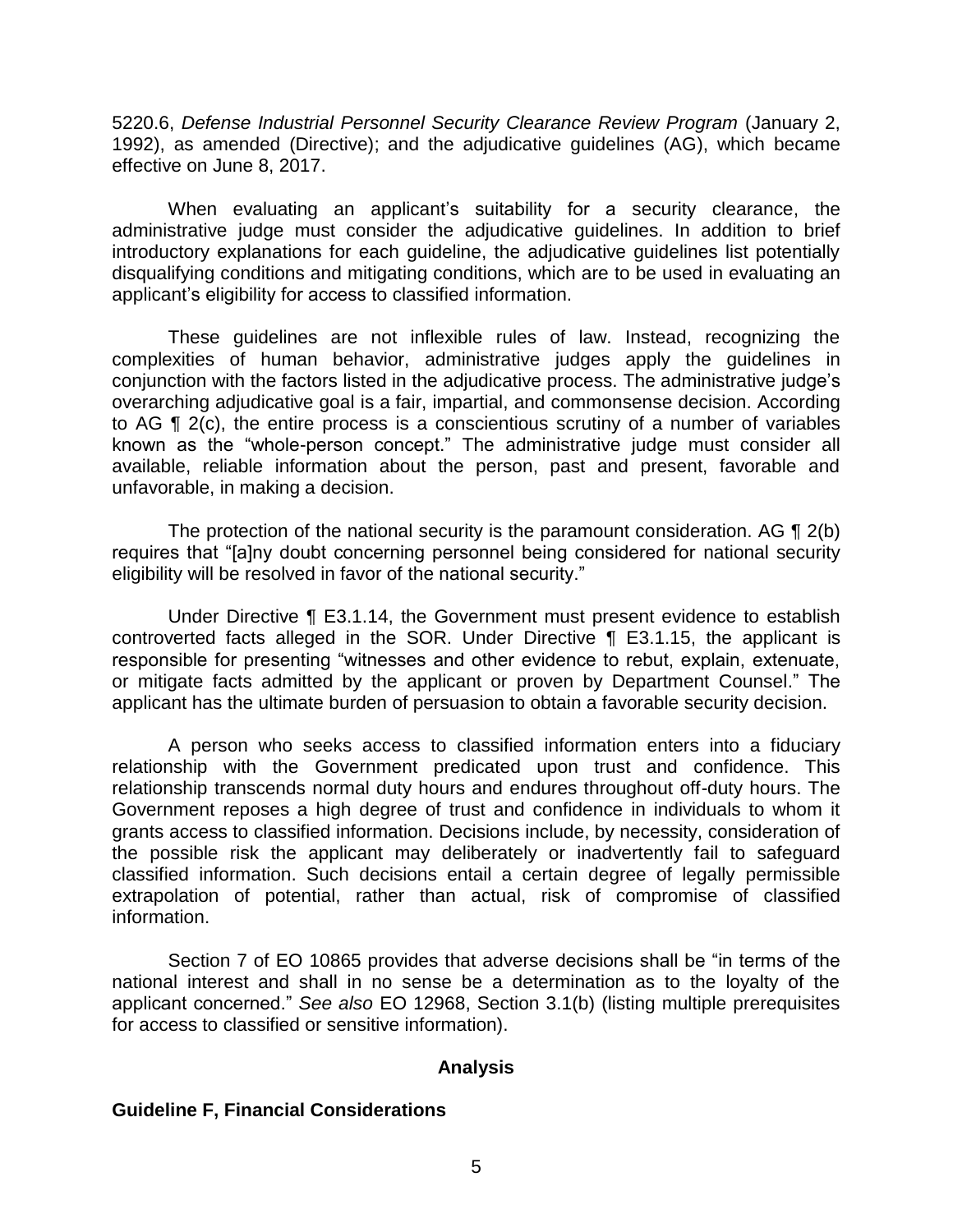The security concern for financial considerations is set out in AG ¶ 18:

 Failure to live within one's means, satisfy debts, and meet financial obligations may indicate poor self-control, lack of judgment, or unwillingness to abide by rules and regulations, all of which can raise questions about an individual's reliability, trustworthiness, and ability to protect classified or sensitive information. Financial distress can also be caused or exacerbated by, and thus can be a possible indicator of, other issues of personnel security concern such as excessive gambling, mental individual who is financially overextended is at greater risk of having to health conditions, substance misuse, or alcohol abuse or dependence. An engage in illegal or otherwise questionable acts to generate funds.

 The guideline notes several conditions that could raise security concerns under AG ¶ 19. The following are potentially applicable in this case:

(a) inability to satisfy debts; and

(c) a history of not meeting financial obligations;

 The SOR debts are established by the credit reports in the record, and Applicant's admissions. AG ¶¶ 19(a) and 19(c) apply.

 Conditions that could mitigate the financial considerations security concerns are provided under AG ¶ 20. The following are potentially applicable:

(a) the behavior happened so long ago, was so infrequent, or occurred under such circumstances that it is unlikely to recur and does not cast doubt on the individual's current reliability, trustworthiness, or good judgment;

(b) the conditions that resulted in the financial problem were largely beyond the person's control (e.g., loss of employment, a business downturn, unexpected medical emergency, a death, divorce or separation, clear victimization by predatory lending practices, or identity theft), and the individual acted responsibly under the circumstances;

(c) the individual has received or is receiving financial counseling for the problem from a legitimate and credible source, such as a non-profit credit counseling service, and there are clear indications that the problem is being resolved or is under control;

(d) the individual initiated and is adhering to a good-faith effort to repay overdue creditors or otherwise resolve debts; and

(e) the individual has a reasonable basis to dispute the legitimacy of the past-due debt which is the cause of the problem and provides documented proof to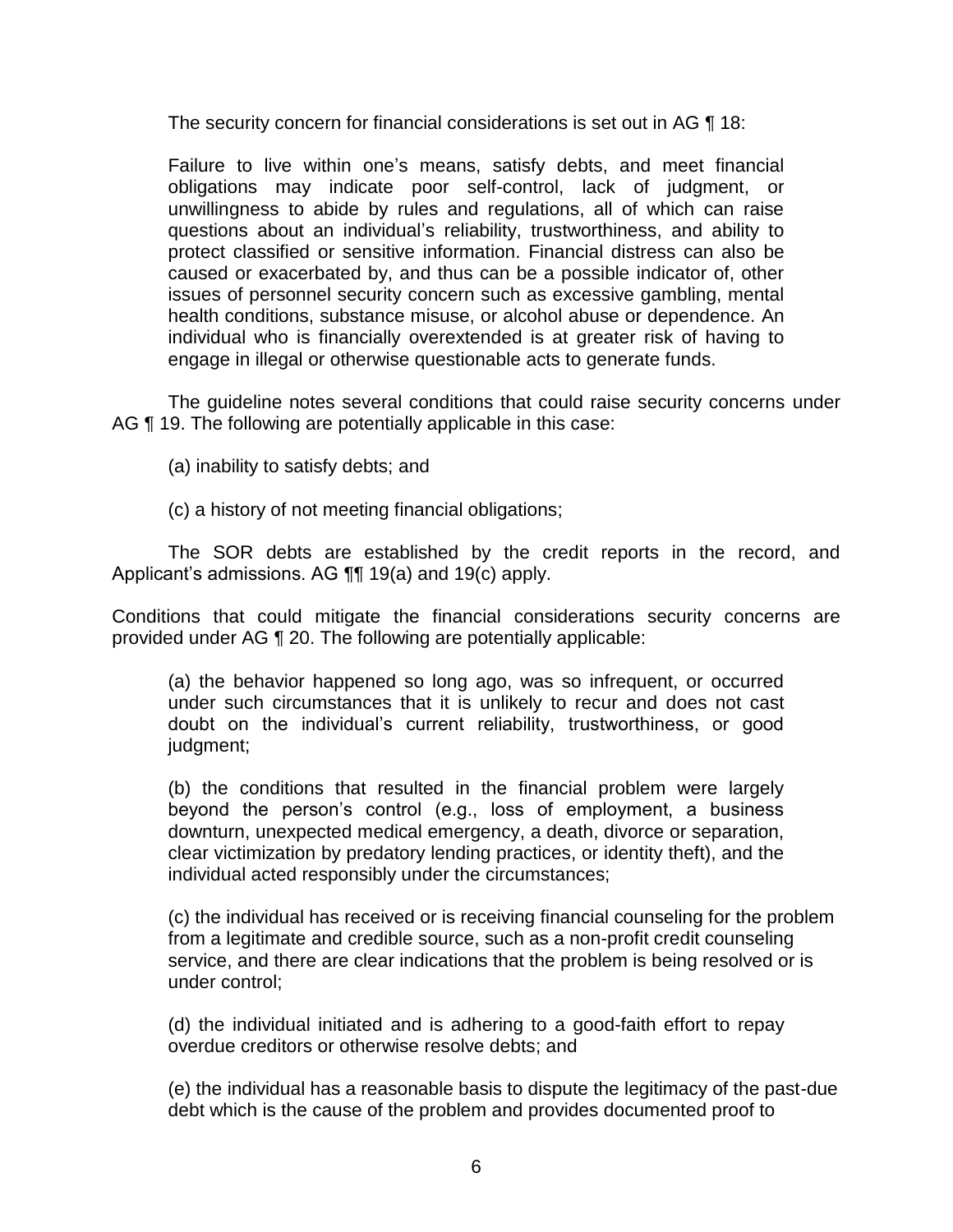substantiate the basis of the dispute or provides evidence of actions to resolve the issue.

 circumstances beyond his control, but he gave little to no indication that any of his debts have been paid, resolved, or are being actively addressed in a responsible way. He also provided no documentation of any payments made, agreements established, or debts settled, and no documentation of his current ability to do so. Applicant asserted that his debts were caused or exacerbated by a variety of

 Applicant's medical debts are small and do not appear to be part of the larger pattern of delinquent consumer debt. The creditors for these debts are not specifically identified in the credit reports, and Applicant is not able to research them. I find the medical debts do not represent a security concern. SOR ¶¶ 1.c and 1.d are resolved in Applicant's favor.

 Applicant did not provide sufficient evidence to establish that AG ¶ 20(a) should apply. He did not provide any documentation that any of his debts have been, or are situation, evidence which might establish his ability to address his debts responsibly. His debts are ongoing, recent, and not isolated, and they continue to cast doubt on his current reliability, trustworthiness, and good judgment. AG ¶ 20(a) does not apply. being paid, or otherwise resolved. He provided no documentation of his current financial

 Applicant is given consideration under AG ¶ 20(b). His wife's medical issues, some of which were not covered by insurance, had some impact on his finances. He also experienced two instances of decreased income, both due to circumstances beyond his control. However, the record shows that he started defaulting on his debts in early 2017, before the first erroneous reports of his death, and before his instances of lost income. The record shows that his debts are unresolved and ongoing, and he did not provide sufficient evidence to show that he undertook responsible action to address them. Therefore, AG ¶ 20(b) does not fully apply.

 good-faith efforts to address his debts. He gave little indication that any of his debts have been or are being paid, and provided no documentation of any payments towards Similarly, Applicant did not provide sufficient evidence that he has undertaken them. AG ¶¶ 20(d) does not apply.

AG **[1]** 20(c) does not fully apply. Applicant indicated in his Answer and his FORM Response that he consulted credit counselors, and indicated that he has begun to act on their advice by confirming his creditors' identity and paying off his debts one at a time. He provided insufficient documentary evidence of any payments made on his debts, or that his finances are under control or being resolved.

AG **¶¶** 20(e) potentially applies only to debts Applicant has denied. Medical debts ¶¶ 1.c and 1.d, as noted, are found in his favor because they are not sufficiently identified. Applicant did not, however, provide sufficient documented information to dispute SOR ¶ 1.m., a repossessed auto account. He admitted the remaining debts,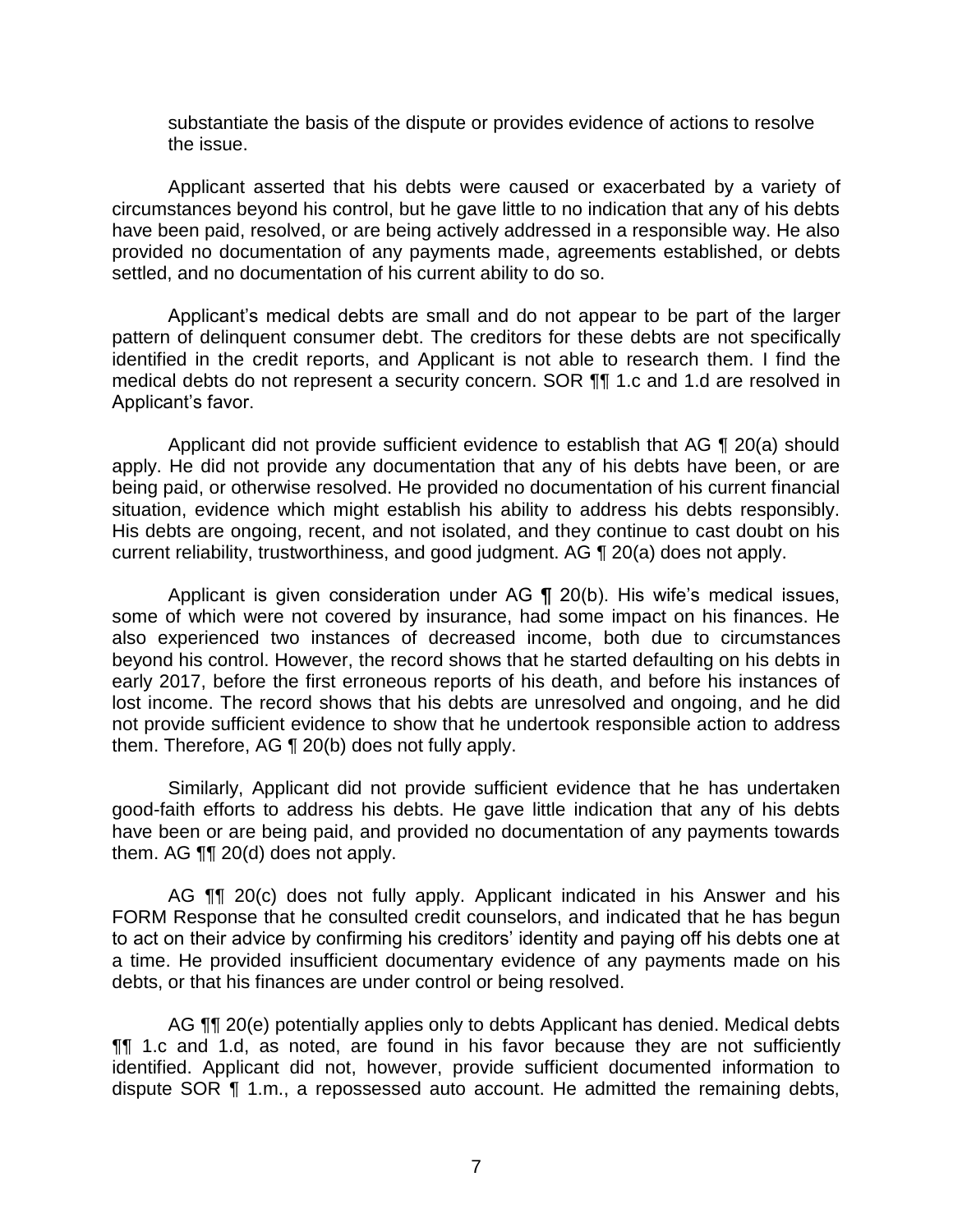and did not provide sufficient evidence to establish that the erroneous reports of his death impacted the legitimacy of his delinquencies.

#### **Whole-Person Concept**

Under the whole-person concept, the administrative judge must evaluate an applicant's eligibility for a security clearance by considering the totality of the applicant's conduct and all relevant circumstances. The administrative judge should consider the nine adjudicative process factors listed at AG ¶ 2(d):

(1) the nature, extent, and seriousness of the conduct; (2) the circumstances surrounding the conduct, to include knowledgeable participation; (3) the frequency and recency of the conduct; (4) the individual's age and maturity at the time of the conduct; (5) the extent to which participation is voluntary; (6) the presence or absence of rehabilitation and other permanent behavioral changes; (7) the motivation for the conduct; (8) the potential for pressure, coercion, exploitation, or duress; and (9) the likelihood of continuation or recurrence.

 Under AG ¶ 2(c), the ultimate determination of whether to grant eligibility for a security clearance must be an overall commonsense judgment based upon careful consideration of the guidelines and the whole-person concept. I considered Applicant's military and government service, and his work in a combat zone. I considered the potentially disqualifying and mitigating conditions in light of all the facts and circumstances surrounding this case. I have incorporated my comments under Guideline F in my whole-person analysis.

 There is insufficient evidence to conclude that Applicant's financial problems were largely caused by circumstances beyond his control, and will not recur. There is insufficient reason to believe that these debts will be resolved within a reasonable period. Some of Applicant's debts have been charged off for over five years. He did not make reasonable efforts to resolve them. His financial issues are recent and ongoing. I am unable to find that he acted responsibly under the circumstances, or that he made a good-faith effort to pay his debts

 about his financial issues, or to assess his credibility by observing his demeanor. Overall, the record evidence leaves me with questions and doubts about Applicant's eligibility and suitability for a security clearance. Applicant did not provide sufficient evidence to mitigate the security concerns arising out of Applicant's delinquent debts under Guideline F. My decision should not be construed as a determination that Applicant cannot or will not attain the state of reform necessary for award of a security Applicant did not request a hearing, I did not have the opportunity to question him clearance in the future.